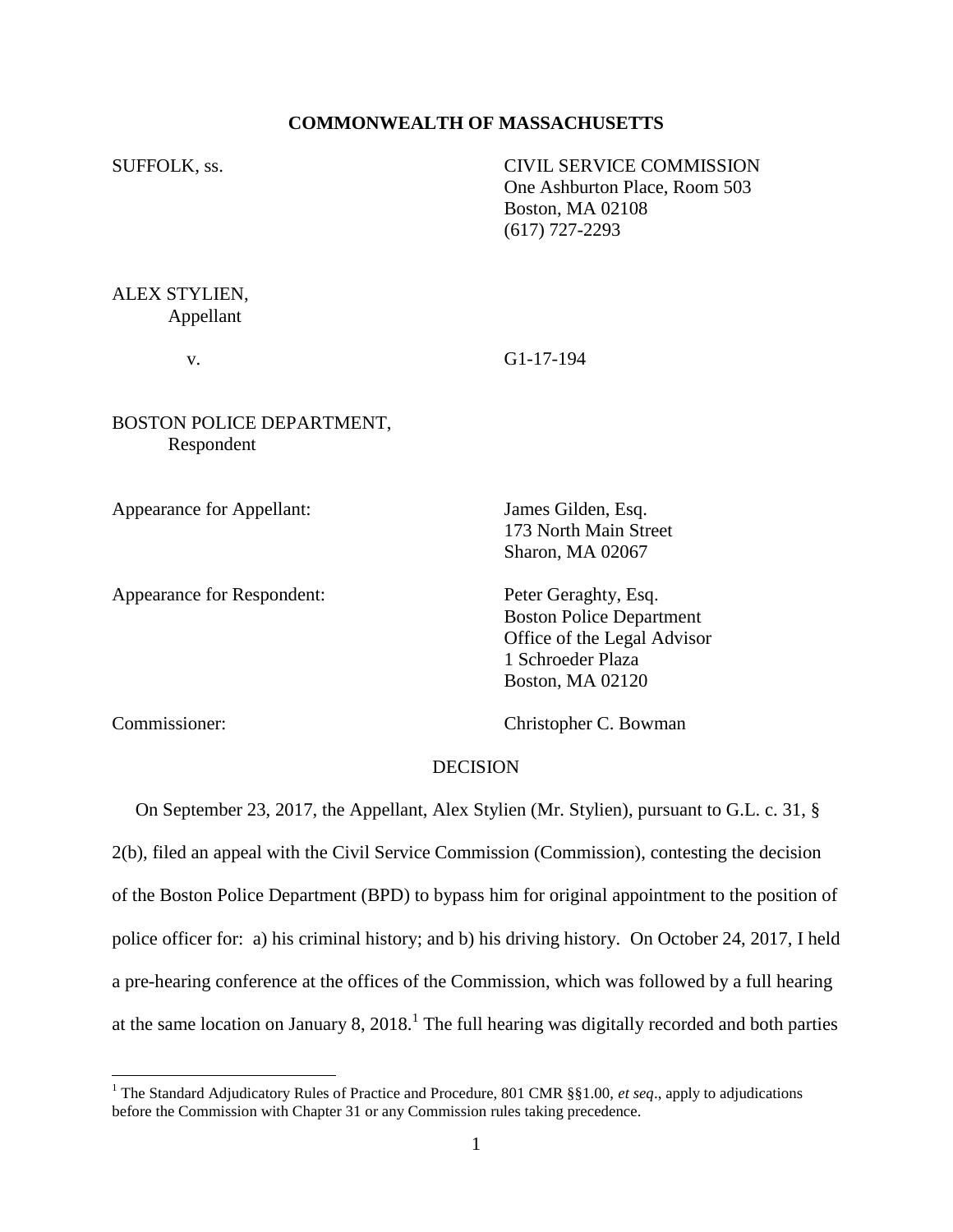received a CD of the proceeding.<sup>2</sup> On March 2, 2018, the parties submitted post-hearing briefs in the form of proposed decisions.

# **FINDINGS OF FACT**

 Fourteen (14) Exhibits were entered into evidence at the hearing (Respondent Exhibits 1-12 and Appellant Exhibits 1-2). Based on the documents submitted and the testimony of the following witnesses:

# *For the BPD:*

- Bryan Rivers, BPD Detective;
- Nancy A. Driscoll, Director of the BPD's Human Resources Department;

# *For Mr. Stylien:*

 $\overline{a}$ 

Alex Stylien, Appellant;

and taking administrative notice of all matters filed in the case and pertinent statutes, regulations, case law and policies, and reasonable inferences therefrom, a preponderance of the evidence establishes the following findings of fact:

- 1. Mr. Stylien is a thirty-six (36) year-old African-American male who is married with one (1) child. (Testimony of Mr. Stylien) He is fluent in Haitian Creole. (Respondent Exhibit 1)
- 2. For the past eleven (11) years, Mr. Stylien has been employed by a Boston-based special education day school for youth with emotional, behavioral and learning disabilities where he currently holds the position of Head Caseworker. (Testimony of Mr. Stylien and Respondent Exhibit 1)

 $2<sup>2</sup>$  If there is a judicial appeal of this decision, the plaintiff in the judicial appeal would be obligated to supply the court with a transcript of this hearing to the extent that he/she wishes to challenge the decision as unsupported by the substantial evidence, arbitrary and capricious, or an abuse of discretion. If such an appeal is filed, this CD should be used to transcribe the hearing.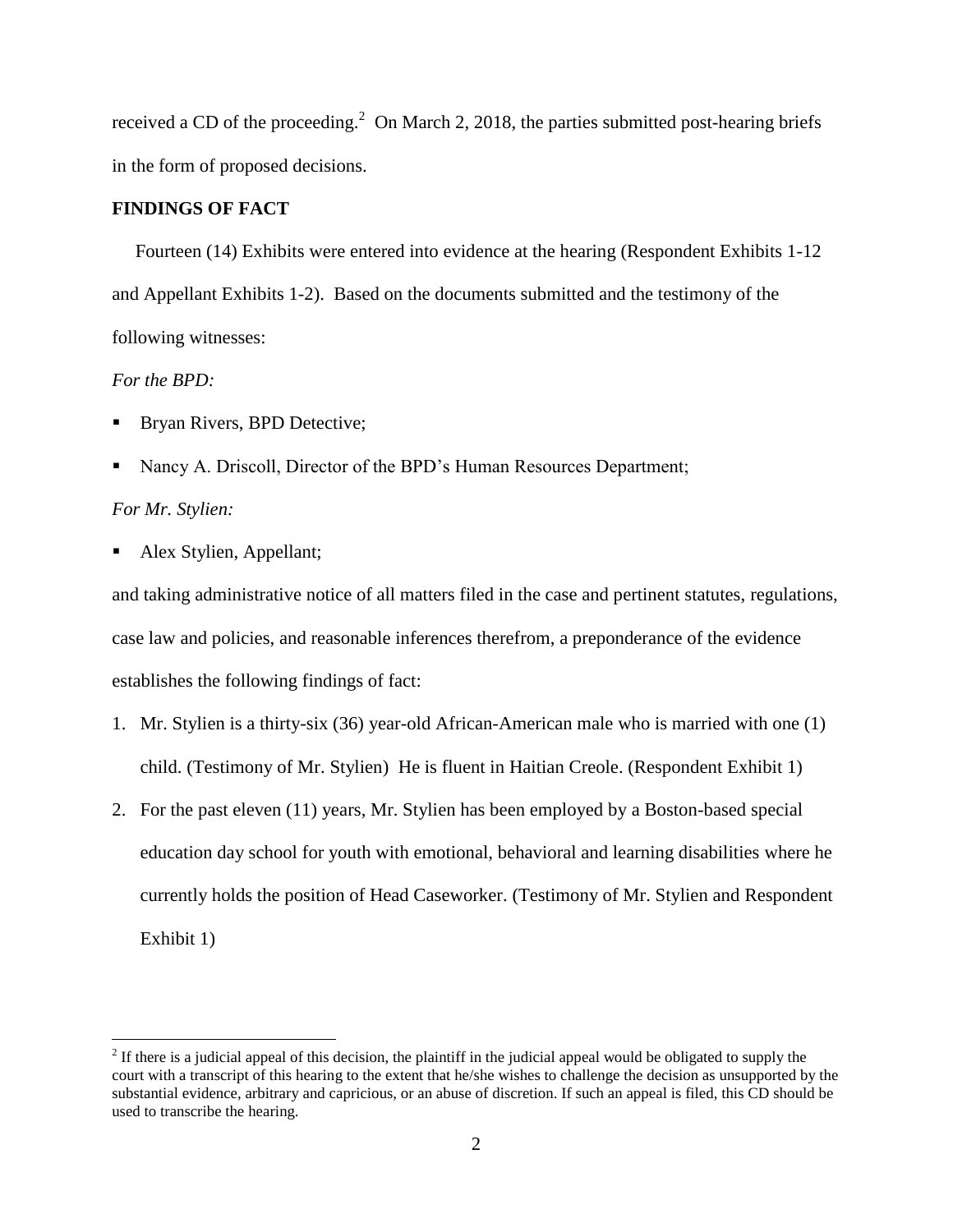- 3. During his eleven (11)-year tenure at the day school, he has used only one (1) sick day and is described by his supervisor of three (3) years as someone who can be counted on, meets his responsibilities and would be an asset to the Boston Police Department. (Testimony of Mr. Stylien)
- 4. During his tenure at the day school, Mr. Stylien has been required to drive students to and from school daily in a school van which requires him to obtain a special "7D" certification that must be renewed annually. In 2014, while driving the school van, Mr. Stylien was involved in two (2) accidents. In March 2014, Mr. Stylien swiped the left side of a parked car. He stopped, waited for police to respond, and provided all required information to the BPD. The BPD contacted the owner of the parked car. (Exhibit 10) In May 2014, Mr. Stylien struck the rear of an automobile while it prepared to merge with traffic onto Route 93 North near the Columbia Road on-ramp. Mr. Stylien stopped, exchanged information with the other driver, and waited for the State Police to respond. (Exhibit 11) Neither of these incidents appear on Mr. Stylien's driver history from the Massachusetts Registry of Motor Vehicles (RMV). (Respondent Exhibit 2)

## *Stipulated Facts*

- 5. On April 25, 2015, Mr. Stylien took and passed the civil service examination for police officer.
- 6. On November 1, 2015, the state's Human Resources Division (HRD) established an eligible list of candidates for Boston police officer.
- 7. On May 31, 2017, HRD, at the request of the BPD, sent Certification No. 04516 (Haitian Creole-speaking candidates) to the BPD, from which the BPD ultimately appointed four Haitian Creole-speaking (4) police officers, one of whom was ranked below Mr. Stylien.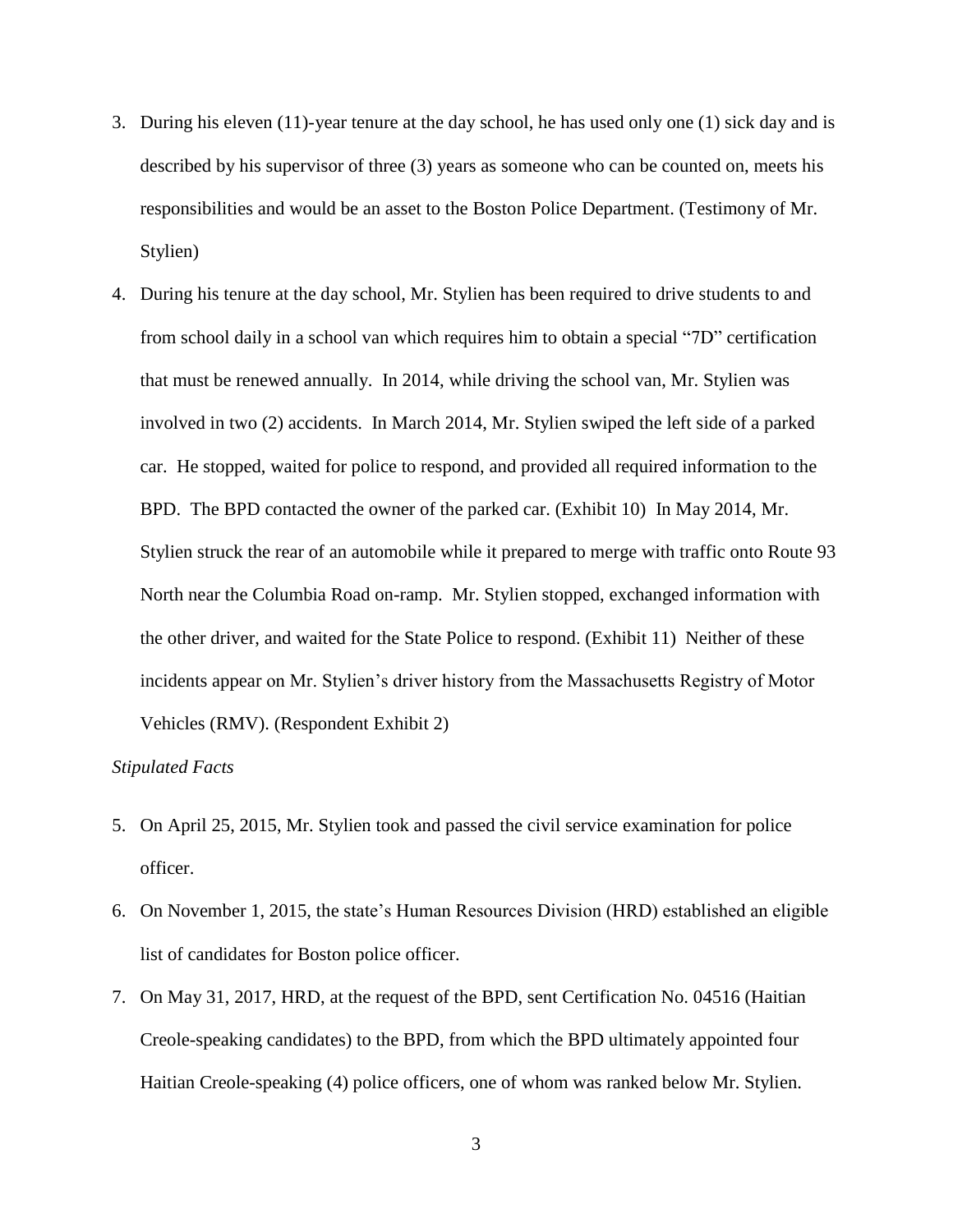- 8. On August 31, 2017, notified Mr. Stylien that it was bypassing him for appointment. *Reasons for Bypass*
- *9.* The BPD bypassed Mr. Stylien for: a) his criminal history; and b) his driving history. (Respondent Exhibit 12)

### *Criminal History*

- 10. On May 8, 2002, approximately sixteen (16) years ago, while he was a student at Mt. Ida College, Mr. Stylien was employed at an Abercombie and Fitch retail store. Two (2) of his friends from Mt. Ida College came into the store and made a purchase. Mr. Stylien took the security tags off some of the items, placed them in a bag, and did not require the students to pay for the items. (Testimony of Mr. Stylien and Respondent Exhibit 8)
- 11. The stolen items (jeans, shirts and shorts) were valued at \$281.90 \$31.90 over the \$250 threshold that triggers a felony charge in Massachusetts. (Respondent Exhibit 5)
- 12. Mr. Stylien was charged with Larceny Over \$250. (Respondent Exhibit 6)
- 13. On June 4, 2002, Mr. Stylien admitted to sufficient facts and was placed on probation for one (1) year. The case was continued without a finding for one (1) year, after which time it was dismissed. (Respondent Exhibits 6 & 7)
- 14. During the BPD orientation session for potential police officer applicants, Mr. Stylien (and other applicants present) were told that individuals with a CWOF to a felony would be disqualified. (Testimony of Mr. Stylien)
- 15. Mr. Stylien disclosed this 2002 criminal charge on his 2017 BPD Student Officer Application and provided a written statement regarding what happened, stating that it was "an embarrassing situation that has never been repeated." (Respondent Exhibits 1  $\&$  8)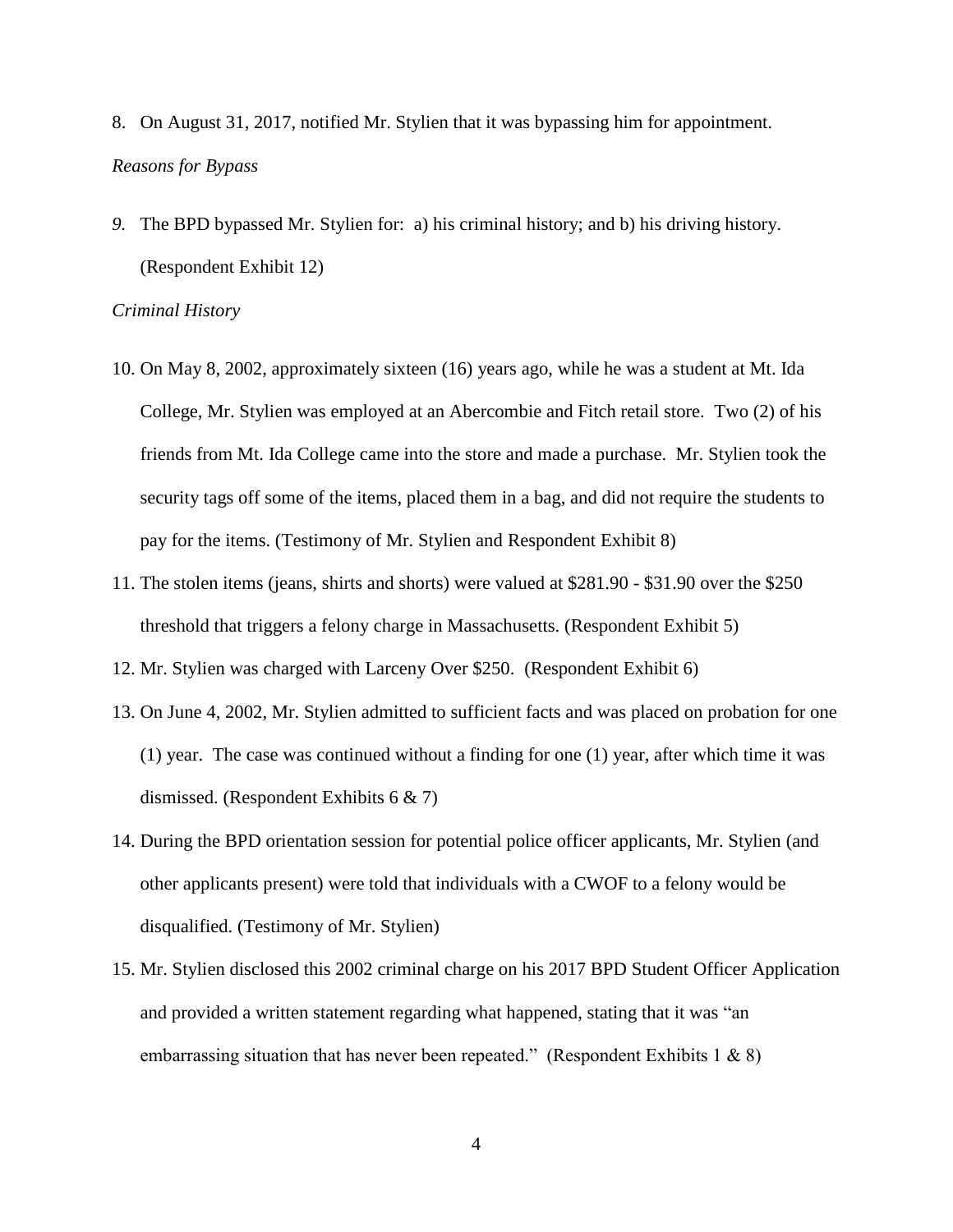- 16. The background investigator reviewing Mr. Stylien's candidacy told Mr. Stylien that, based on the felony CWOF, he would be bypassed if he chose to go forward in the process. (Testimony of Mr. Stylien)
- 17. Via letter dated August 31, 2017 to Mr. Stylien, the BPD stated in part: "You admitted to sufficient facts and received a continuance without a finding. Your felony conduct makes your (sic) ineligible for employment as a Boston Police Officer." (Respondent Exhibit 12)
- 18. On December 12, 2017, Mr. Stylien filed a Motion for New Trial in Newton District Court. (Appellant Exhibit 1)
- 19. On January 5, 2018, the Motion for New Trial was allowed; a new trial was ordered; a stipulation of the parties was filed by the Commonwealth; and the case was dismissed at the request of the Commonwealth. In granting the Motion, the Court noted that the withdrawal of the admission is warranted and in the interest of justice. (Appellant Exhibit 1 and Testimony of Mr. Stylien)

### *Driving History*

- 20. As referenced above, the two (2) accidents that occurred while Mr. Stylien was driving a van for the day school in 2014 do not appear on his RMV driving history. (Respondent Exhibit 9)
- 21. Mr. Stylien disclosed both of these two (2) accidents on this BPD Student Officer Application. (Respondent Exhibit 1)
- 22. Mr. Stylien completed his Student Office Application on June 23, 2017. (Respondent Exhibit 1)
- 23. During the ten (10)-year period from June 23, 2007 to June 23, 2017, the following moving violations appear on Mr. Stylien's driving history:
	- I. 3/16/10: Failure To Use Safety Roxbury R
		- 5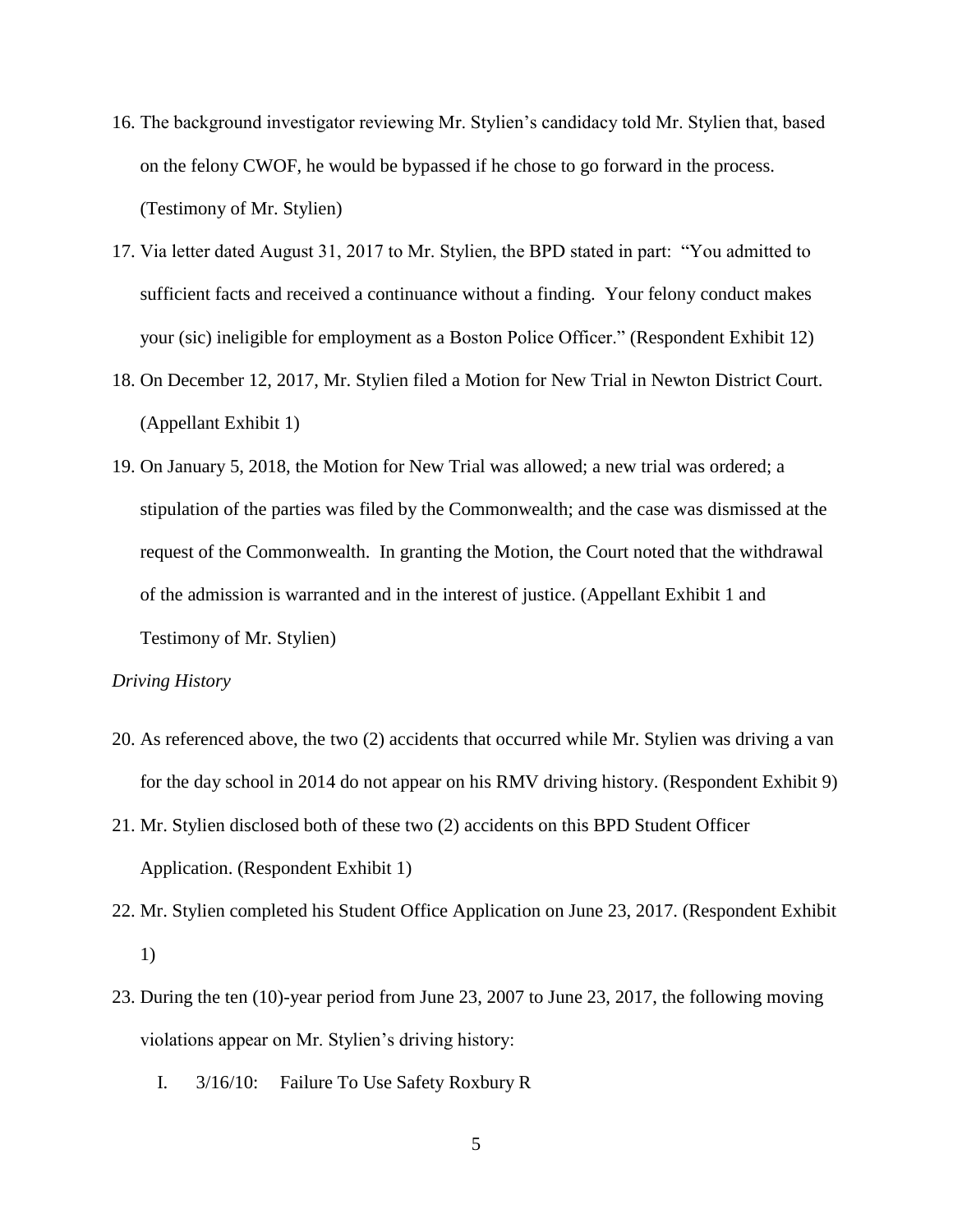- II. 1/25/11: Speeding S Boston R
- III. 1/24/12: Speeding Newton R
- IV.  $1/9/17$ : Failure to Stop Watertown  $R^3$
- V. 4/8/17: Surchargeable Accid Abington

(Respondent Exhibit 9)

24. The August 31, 2017 bypass letter to Mr. Stylien, citing the above-referenced driving history,

the 2014 incidents while driving the school van, and events dating back up to seventeen (17)

years ago, including the requirement to take a National Safety Council (NSC) course in 2001,

stated in part:

"Your driving history exhibits a pattern of conduct which is concerning to the Boston Police Department because the ability to safely operate a vehicle is an essential duty of a Boston police officer and officers are often called upon to issue citations for motor vehicle infractions. Your motor vehicle history reflects negatively on your ability to complete this essential task and deems you unsuitable for employment as a Boston police officer." (Respondent Exhibit 12)

25. As part of the hiring cycle in 2017 (Regular Certification No. 04401), the BPD petitioned the

Commission to grant relief, and effectively allow the bypass appeal, for a candidate with the

following driving history:

 $\overline{a}$ 

| 1.  | 1996:     | <b>Improper Equipment</b>            | R |
|-----|-----------|--------------------------------------|---|
| 2.  | 1996:     | <b>Safety Standards</b>              | R |
| 3.  | 1996:     | <b>Impeding Operation</b>            | R |
| 4.  | 1997:     | Out ST DWI Alcohol / Drug NH         |   |
| .5. | 1997:     | Revocation DWI Alcohol / Drug 1 Year |   |
| 6.  | 1998:     | Surchargeable Accident Boston        |   |
| 7.  | 1999:     | Seat Belt Violation Roxbury          | R |
| 8.  | 1999:     | No REG / LIC in Possess Roxbury      | R |
| 9.  | 1999:     | Speeding Roxbury                     | R |
|     | 10.2000:  | <b>Seat Belt Violation Stoneham</b>  | R |
|     | 11. 2001: | Speeding W Roxbury                   | R |
|     | 12. 2002: | <b>Seat Belt Violation</b>           | R |
|     | 13. 2002: | Speeding Roxbury                     | R |
|     |           |                                      |   |

 $3$  At the pre-hearing conference, Mr. Stylien stated that the failure to stop was related to a failure to stop at a red light when taking a right turn.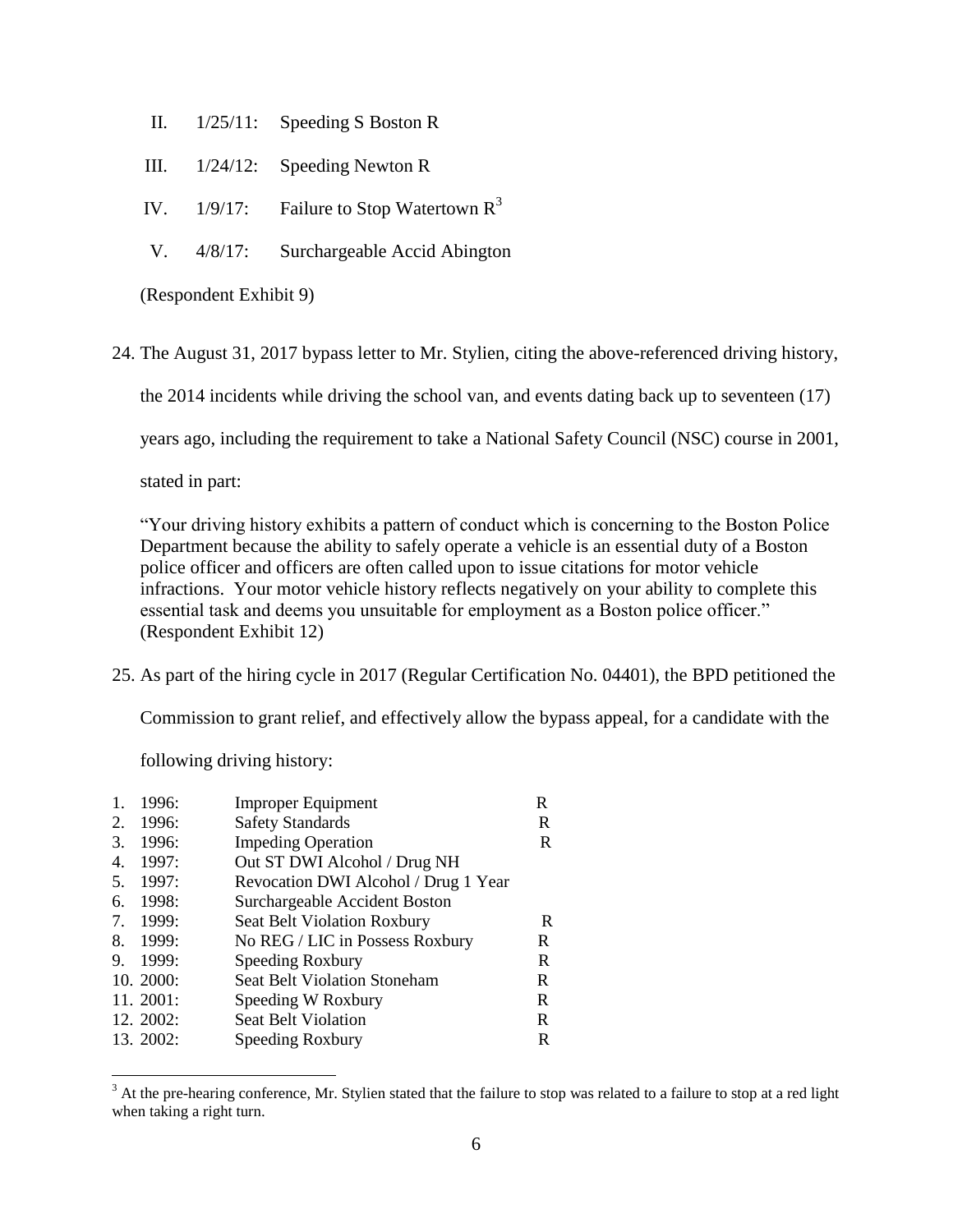| 14. 2005:   | Speeding Westborough      | R |
|-------------|---------------------------|---|
| 15.2007:    | <b>OUT St Speeding NH</b> |   |
| 16. $2009:$ | Failure to Stop Roxbury   | R |
| 17. 2010:   | Speeding Weymouth         |   |

(Administrative Notice: CSC Case No. G1-17-217 (2018))

## *Legal Standard*

 The fundamental purpose of the civil service system is to guard against political considerations, favoritism, and bias in governmental hiring and promotion. The commission is charged with ensuring that the system operates on "[b]asic merit principles." Massachusetts Assn. of Minority Law Enforcement Officers v. Abban, 434 Mass. at 259, citing Cambridge v. Civil Serv. Comm'n., 43 Mass.App.Ct. 300, 304 (1997). "Basic merit principles" means, among other things, "assuring fair treatment of all applicants and employees in all aspects of personnel administration" and protecting employees from "arbitrary and capricious actions." G.L. c. 31, section 1. Personnel decisions that are marked by political influences or objectives unrelated to merit standards or neutrally applied public policy represent appropriate occasions for the Civil Service Commission to act. Cambridge at 304.

 The issue for the Commission is "not whether it would have acted as the appointing authority had acted, but whether, on the facts found by the commission, there was reasonable justification for the action taken by the appointing authority in the circumstances found by the commission to have existed when the Appointing Authority made its decision." Watertown v. Arria, 16 Mass.App.Ct. 331, 332 (1983). See Commissioners of Civil Service v. Municipal Ct. of Boston, 369 Mass. 84, 86 (1975); and Leominster v. Stratton, 58 Mass.App.Ct. 726, 727-728 (2003).

 The Commission's role, while important, is relatively narrow in scope: reviewing the legitimacy and reasonableness of the appointing authority's actions. City of Beverly v. Civil Service Comm'n, 78 Mass.App.Ct. 182, 189, 190-191 (2010) citing Falmouth v. Civil Serv.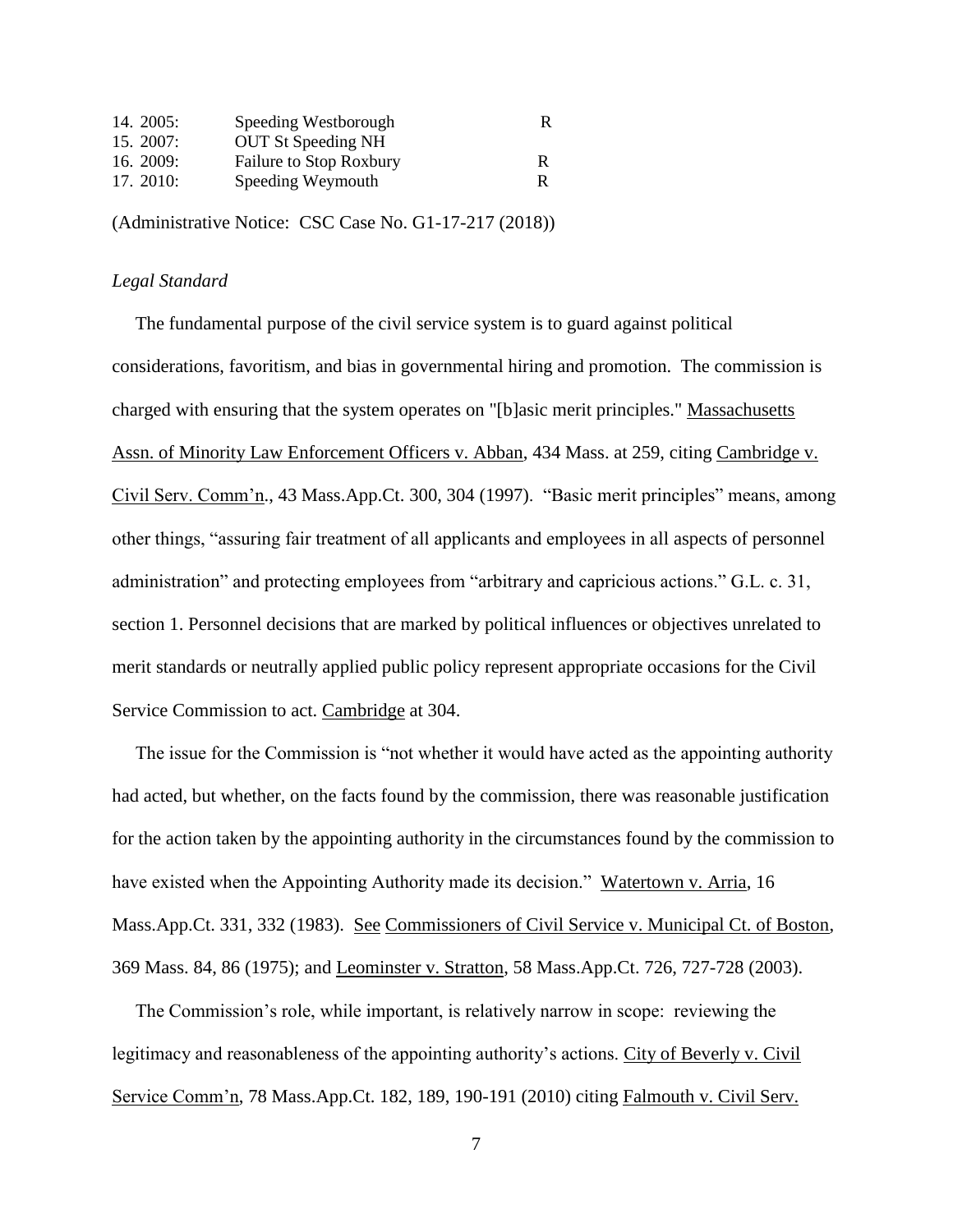Comm'n, 447 Mass. 824-826 (2006) and ensuring that the appointing authority conducted an "impartial and reasonably thorough review" of the applicant. The Commission owes "substantial deference" to the appointing authority's exercise of judgment in determining whether there was "reasonable justification" shown. Beverly citing Cambridge at 305, and cases cited. "It is not for the Commission to assume the role of super appointing agency, and to revise those employment determinations with which the Commission may disagree." Town of Burlington, 60 Mass.App.Ct. 914, 915 (2004).

#### *Analysis*

 The BPD relies on two (2) reasons to bypass Mr. Stylien: a criminal history that consisted of one (1) felony CWOF from approximately sixteen (16) years ago related to stealing clothes from a retail store where he was employed when he was a college student; and his driving history.

 In regard to the criminal history, the BPD makes some of the same arguments here that it proffered in Finklea v. Boston Police Department, 30 MCSR 93 (2017). (affirmed in part by Superior Court (Finklea v. Civ. Serv. Comm'n & Boston Police Dept., Suffolk Sup. Crt. No. 1784CV00999 (2018)). Specifically, the BPD argues that: a) a felony CWOF is equivalent to a felony conviction, which, according to the BPD, would make Mr. Stylien ineligible for appointment as a police officer under Chapter 46, § 96A; and b) regardless of whether a CWOF is equivalent to a conviction, the underlying felonious conduct disqualifies him for appointment as a police officer. For many of the same reasons discussed in Finklea, I reject both arguments here. In summary, an appointing authority, such as the BPD, is free to give some weight to an applicant's criminal record when making its hiring decision, but it may not automatically disqualify a candidate because he/she has a felony CWOF, particularly when, as here, that CWOF appears to be stale (16 years old) and is not accompanied by any evidence showing some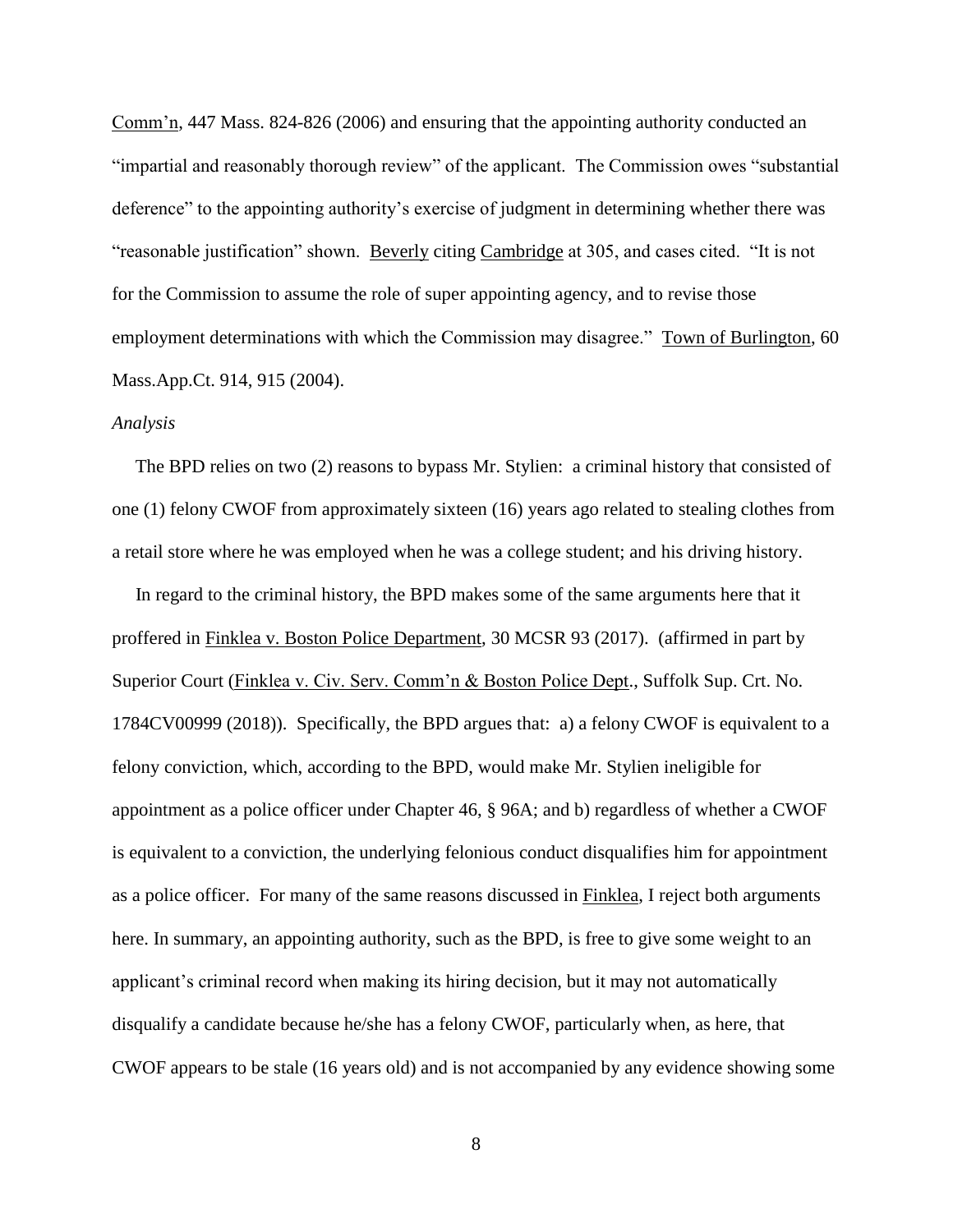type of pattern of criminal behavior. As stated by the Superior in Finklea, "Here, there is no such statutory definition in Massachusetts under which a CWOF would be considered a conviction …" Id. at p.11).

 As in Finklea, the BPD, citing to Boston v. Boston Police Patrolmen's Ass'n, 443, Mass. 813, 821 (2005), argues that, aside from the CWOF, the underlying felonious misconduct makes Mr. Stylien ineligible to serve as a police officer. For many of the same reasons stated by the Commission in Finklea, I find the facts here to be distinguishable from BPPA and do not believe that engaging in felonious behavior, of any kind, at any time in a candidate's life, automatically disqualifies him / her from consideration for appointment as a police officer.

 As stated above, however, the Commission has consistently held that an appointing authority is free to give *some weight* to an applicant's criminal history when making a hiring decision. Although the BPD took the commendable step of allowing Mr. Stylien to address his criminal history, the BPD has failed to articulate a cogent argument why this stale, isolated event provides a valid, reasonable reason for bypass. It is undisputed that there is no record of Mr. Stylien engaging in any other criminal behavior, before or after this 2002 incident. Rather, since this incident occurred, Mr. Stylien has married, started a family and been employed for eleven (11) years in the challenging position of Head Case Worker at a Boston-based special education day school for youth with emotional, behavioral and learning disabilities (where he has taken only one sick day in eleven years and is considered by his supervisor to be someone who would be an asset to the Boston Police Department.) This does not paint the picture of someone who, as stated by the BPD, is "unsuitable for employment as a Boston police officer" because of his criminal history. Rather, as I infer was recognized in part by the Court when it granted Mr.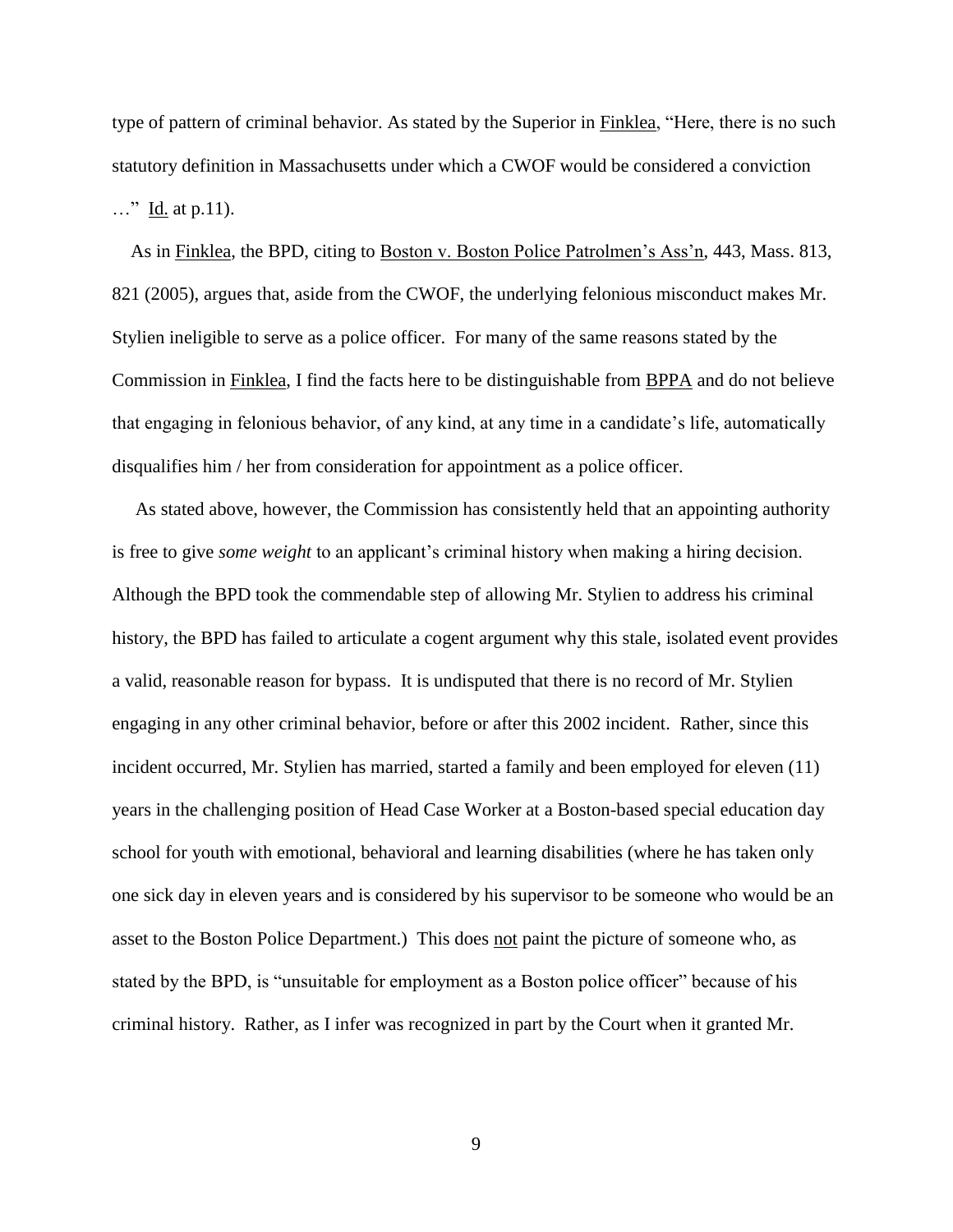Stylien's recent motion to re-open (and dismiss) the 2002 criminal case, the 2002 event appears to be an unfortunate outlier in an otherwise commendable life by Mr. Stylien.

 That leads to the issue of Mr. Stylien's driving history. It is appropriate for a police department to carefully review the driving history of any candidate who will be expected to drive a police cruiser at potentially high speeds - particularly when it involves driving on the streets of Boston. This is not a new issue for the Commission. Dozens of Commission decisions concern bypass appeals where a candidate's driving history has been relied upon, often in conjunction with other reasons, to justify a bypass. Consistent with the discussion above, the Commission owes the appointing authority substantial deference in determining whether a candidate's driving record is problematic enough to justify his/her non selection. Again, however, the appointing authority must show that the reason is valid, and reasonable, and not arbitrary and capricious.

 The BPD's "Exclusions and Timeframe Guidelines" for police officer candidates, submitted to the Commission at my request after the hearing, includes an exclusion for candidates who have a: "NSC Class (bad driver class attended) within 5 years, NSC Class taken 3 surchargeable events in 2 years." Although these guidelines provide disqualifiers, effectively serving only as a floor for consideration, they do reflect, consistent with other cases reviewed by the Commission, an emphasis on focusing on more recent driving infractions as opposed to stale or non-moving violations that are not reflective of a candidate's ability to effectively drive a police cruiser. This is consistent with the BPD's recent decision, as part of CSC Case No. G1-17-217 (2018) where the candidate's lifetime driving record included 9 moving violations, 7 equipment violations, 2 surchargeable accidents and an OUI. The BPD agreed to grant relief to this candidate, and reconsider his candidacy, after determining that he did not, as initially thought, have 3 surchargeable accidents, including one (1) in 2017. Even without this 2017 accident,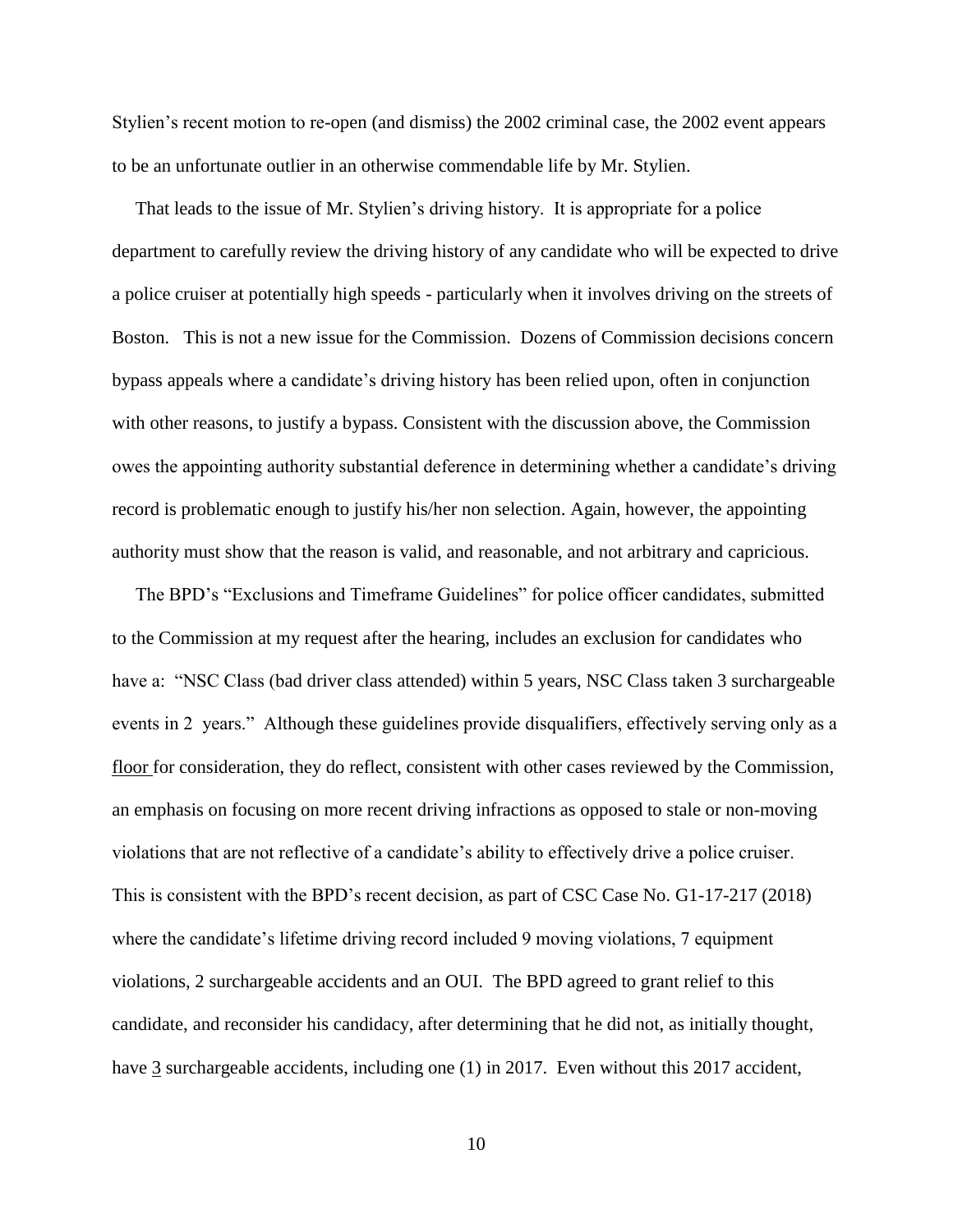however, that candidate had two (2) speeding violations and one (1) failure to stop in the past ten (10) years. Mr. Stylien's driving history over the past ten (10) years includes: two (2) speeding violations; one (1) failure to stop; a surchargeable accident (in 2017) and a "Failure to Use Safety" (in 2010).

 As noted in the findings, Mr. Stylien also self-disclosed two (2) accidents, both in 2014, that occurred while he was driving a van for the day school. To me, a fair and impartial comparison of candidates requires these two (2) incidents to be put in the proper context. First, as part of his job, Mr. Stylien was required to drive a van, pick up students from their homes on weekday mornings, drive them to school, and then drive them home on weekday afternoons. Logic and commonsense dictate that other candidates (i.e. – a candidate with a job that does not require daily driving and may commute to and from work during rush hour using public transportation) are less likely to be involved in an accident than Mr. Stylien. Put another way, I infer that Mr. Stylien, over a period of several years navigating a van through the local roads and highways of Boston during rush hour, was involved in two (2) relatively minor accidents. I can't reasonably conclude that, when put in the proper context, this shows or contributes to showing a pattern of poor driving habits that justifies a bypass here. Second, it is worth noting that Mr. Stylien, unlike most candidates, has been entrusted by the State to drive young children to and from school, after undergoing an annual review for a special "7D" certification on his drivers license.

 For all of these reasons, I have concluded that standing alone, or in conjunction with the "criminal history", the BPD has not shown that Mr. Stylien's driving record provides a reasonable and valid reason to bypass him for appointment as a police officer. At a minimum, the BPD should reconsider Mr. Stylien's candidacy, which the limited relief being ordered here will provide.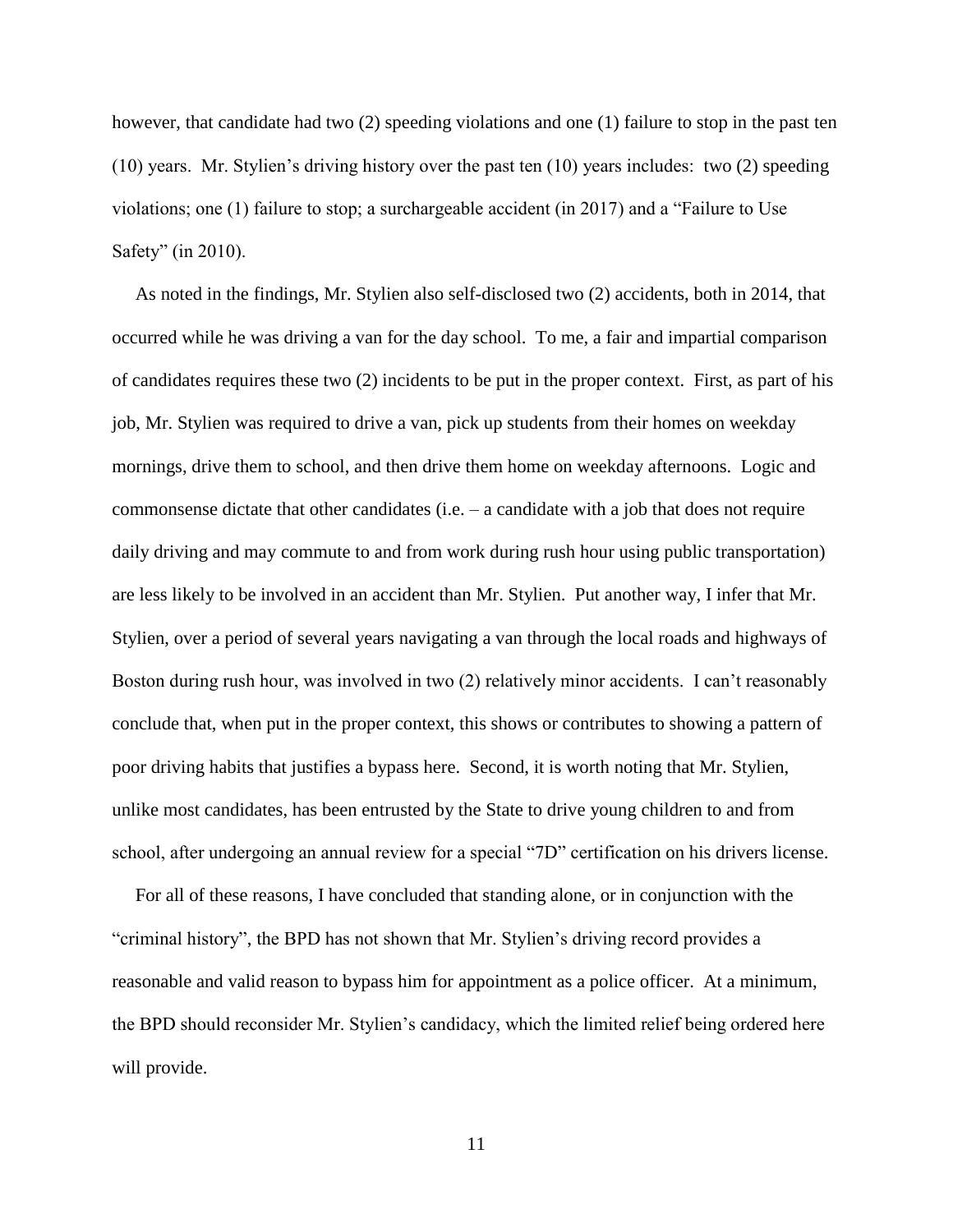### *Conclusion*

Mr. Stylien's appeal under Docket No. G1-17-194 is hereby *allowed.*

Pursuant to its authority under Chapter 310 of Acts of 1993, the state's Human Resources

Division (HRD), or the BPD, in its delegated capacity, shall:

- 1. Place the name of Alex Stylien at the top of any future (regular or special) Certification for Boston Police Officer for which Mr. Sytlien is eligible until such time as he is appointed or bypassed;
- 2. If Mr. Stylien is appointed as a Boston Police Officer, he shall receive a retroactive civil service seniority date the same as those candidates appointed from Certification No.

04516.

This retroactive civil service seniority date is for civil service purposes only and is not meant

to provide Mr. Stylien with any additional pay or benefits, including creditable service for

retirement.

Civil Service Commission

*/s/ Christopher Bowman* Christopher C. Bowman Chairman

By a vote of the Commission (Bowman, Chairman; Camuso, Commissioner; Ittleman, Commissioner, Stein, Commissioner and Tivnan, Commissioner) on April 12, 2018.

Either party may file a motion for reconsideration within ten days of the receipt of this Commission order or decision. Under the pertinent provisions of the Code of Mass. Regulations, 801 CMR 1.01(7)(l), the motion must identify a clerical or mechanical error in this order or decision or a significant factor the Agency or the Presiding Officer may have overlooked in deciding the case. A motion for reconsideration does not toll the statutorily prescribed thirty-day time limit for seeking judicial review of this Commission order or decision.